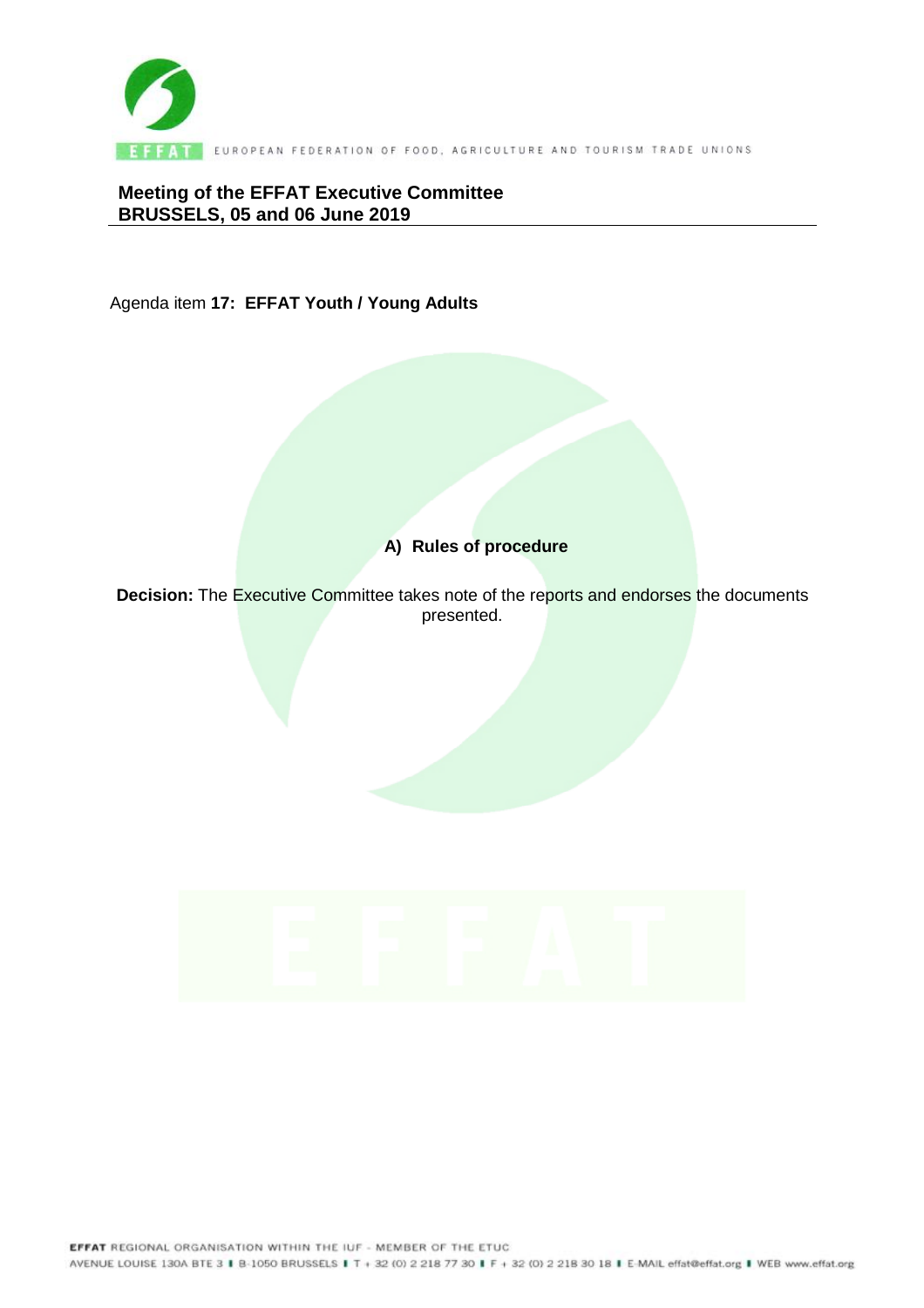

**EFFAT Youth Committee** 

## **DRAFT: Internal Rules of Procedure for EFFAT Youth Committee 5-7 February 2019, Sesimbra (Portugal)**

#### **Framework and objectives of EFFAT Youth Committee**

The EFFAT Youth Committee is an integral part of EFFAT as it is laid down in the EFFAT Statutes. It is made up of youth representatives from EFFAT affiliates. It organises its activities within the framework of the EFFAT alongside EFFAT agenda.

Its main tasks are:

- **Organizing young workers:** Organizing young workers in a fragmented labour market represents one of the top priorities of EFFAT. In this regard, the members of the EFFFAT Youth Committee regularly exchange example of good practices on organizing young workers and develop proposals and joint recommendations for the EFFAT member organizations
- **Promote Youth employment:** Fighting against youth unemployment through campaigns and the coordinated action of the EFFAT member organizations in order to influence governments, EU institutions and civil society and call for the establishment of active labour market policies as well as demand side measures such as youth employment-friendly growth policies.
- **Promotion of quality jobs**: Place youth employment related issues high on the EFFAT agenda and on the agendas of its member organisations; include it in collective bargaining negotiations at all levels and in the agendas of European Works Councils (EWCs). This means also striving to introduce youth-specific measures for fair, quality training and apprenticeship schemes and the replacement of ageing workers, as well as clauses that favour access to full-time, permanent and productive employment
- **Fostering role of youngster in trade union structures**: Secure the presence of young trade union leaders in the trade union decision-making structures with a view to securing international trade union cooperation and ensuring successful succession planning.
- **Improving the image and attractiveness of trade unions**: Correct the traditional image and perception of trade unions held by young workers and society also through a better use of the press and social media tools.
- to adopt positions on matters affecting young people at work and in their living conditions;
- **Organising seminars, conferences, study sessions, training and campaigns** where appropriate, for the delegates and youth representatives of its member organisations;
- **Developing action programs and co-ordinate** the activities on the basis of these action programs also in collaboration with other European trade unions federations, ETUC and IUF youth structures.
- **Contributing and monitoring** the youth initiatives at the European level
- **Supporting the work of the youth structure** of EFFAT affiliated organizations and encourage those with no youth structures and activities to establish them.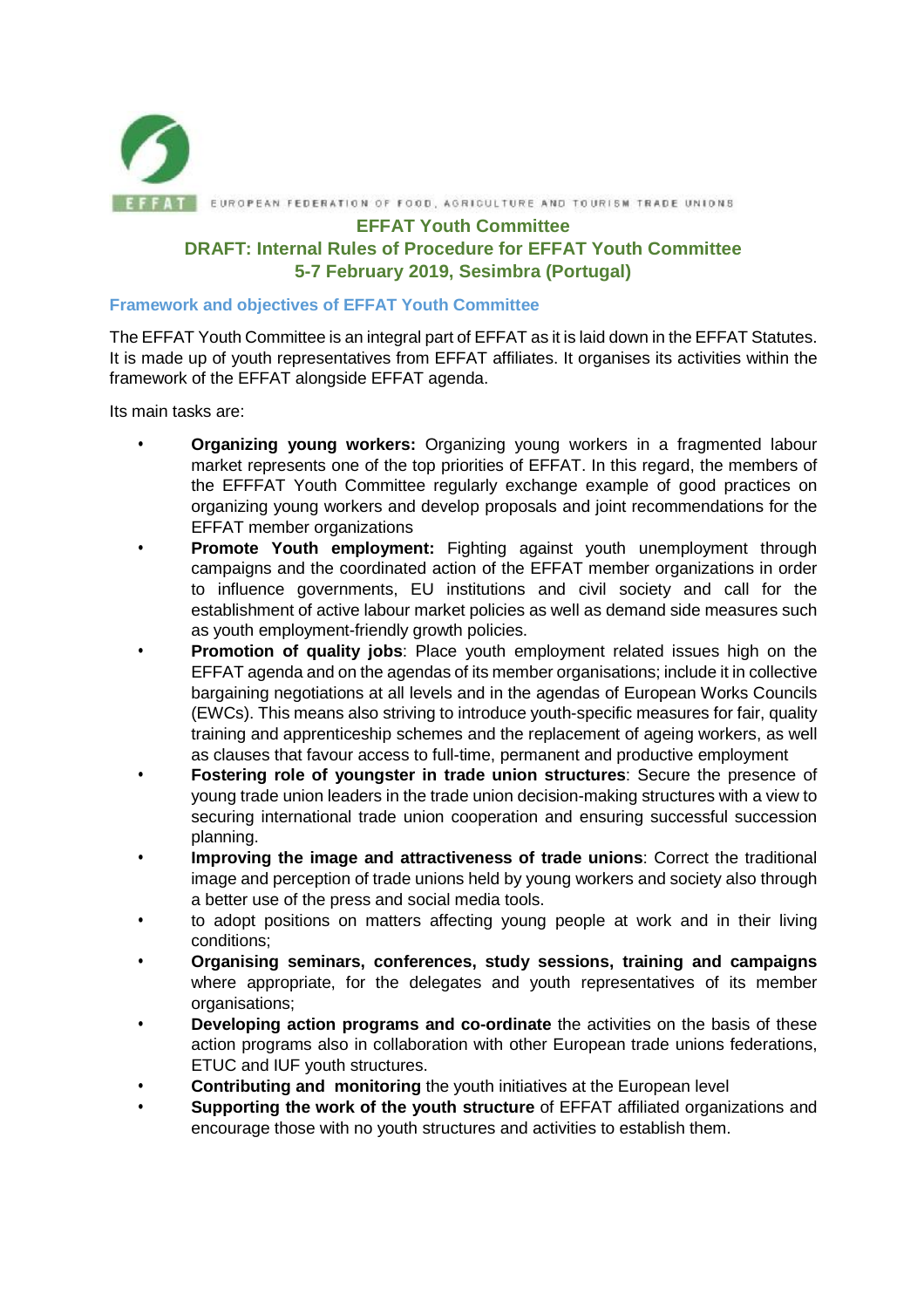

### **Operation of EFFAT Youth**

The operation and activities of EFFAT Youth are defined by:

- the EFFAT Youth Committee, which meets at least once a year;
- Bureau which is composed of 6 elected members.

The operating methods are set out below.

## **EFFAT Youth Committee (YC)**

The EFFAT Youth Committee meets at least once a year. Each EFFAT member organisation may nominate 1 full member to attend the meetings. Members must be 35 years old or less at the day of the meeting. Members over 35 are not eligible. Members should be nominated by submitting an appointment letter signed by the General Secretary or the responsible person of the respective organisation to the EFFAT - Youth Secretariat.

Other youth representatives of EFFAT are welcome to attend the meetings with speaking but no voting rights.

The purpose of the YC is to share perspectives on issues raised, EFFAT policies and to share ideas and best practice from their affiliates. The views and feedback from the YC will also help to shape the work of the Bureau and its members. Bureau will make decisions, by a simple majority vote, where necessary.

Voting in the YC is done by mandate. Each organization has one mandate. The transfer of mandates to other organizations is allowed.

The YC is only competent to take decisions if, at least 50% of EFFAT membership is represented by the YC at the voting.

In case of urgent matters a written consultation and voting can take place following the rules of procedure of the EFFAT Executive Committee.

The ETUC Youth Secretariat is a permanent invitee of the EFFAT YC meetings.

5 youth members per EFFAT regional area can be delegates attending the EFFAT congress.

### **Bureau of the YC**

A President, 2 Vice-presidents and 3 additional elected members from each region of the YC make up the Bureau. All Bureau members are elected by the YC. The distribution of seats has to consider gender, regional areas (north, central, south) and the three sectors.

Bureau members represent the EFFAT YC at external events, conferences, Social Dialogue negotiations and other events and structures within the scope of the EU.

The Bureau works as a team in close co-operation with the EFFAT Secretariat and Youth Officer. It plays a specific role within the YC in developing and implementing Committee policies.

In particular it: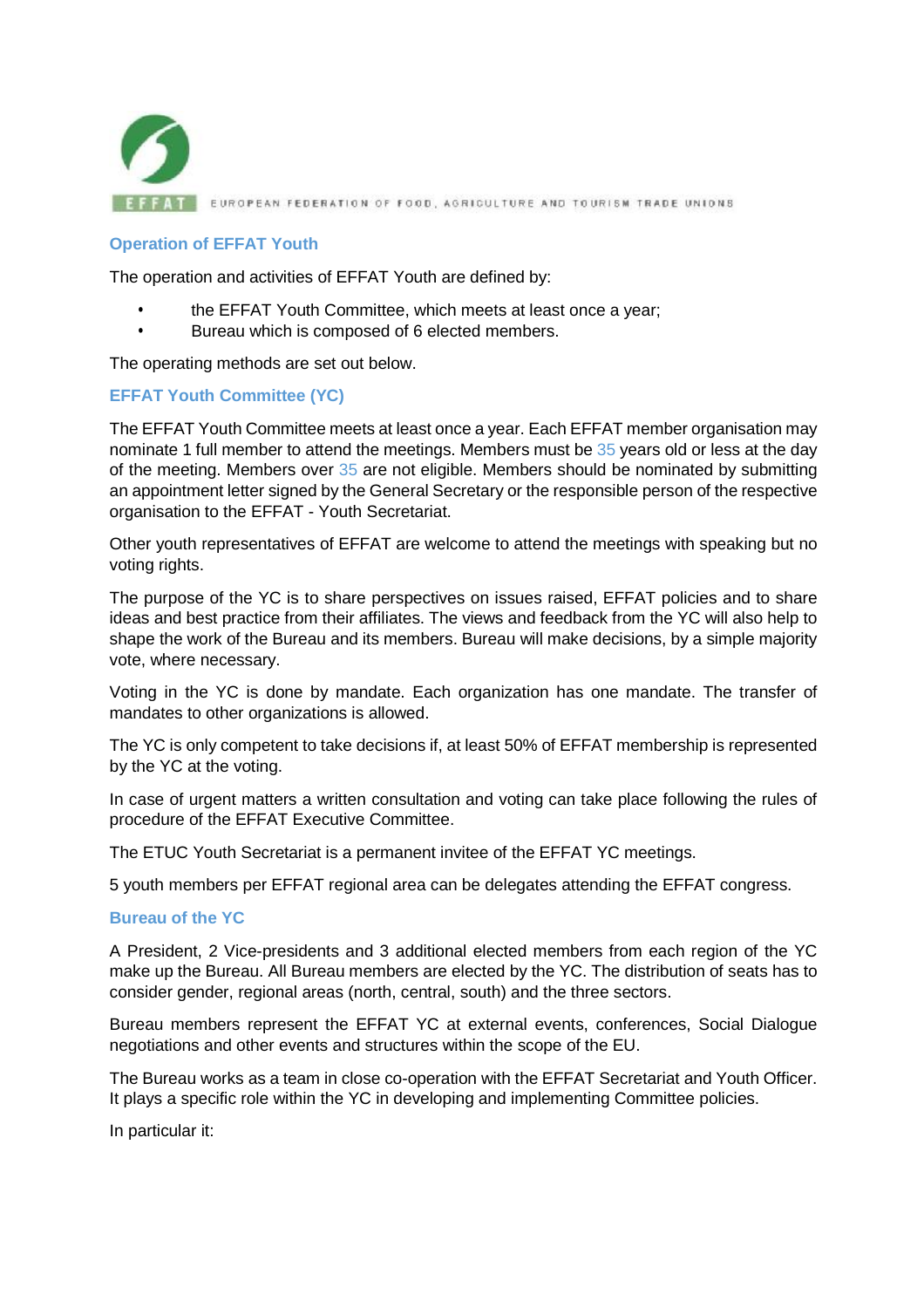

- helps prepare and follow-up the work of the YC:
- represents the YC in EFFAT Committees and working groups;
- prepares and participates in seminars and other training activities organised by the YC;
- represents the EFFAT YC in external meetings where required;
- reports back to the YC meetings on work and progress to date.
- Has the right to sit at each EFFAT executive committee

The Bureau may appoint experts on a temporary basis to assist it in its work.

It meets at least twice a year, before the meetings of the YC and maintains regular contact throughout the year, and can meet as and when required at other times.

#### **The President**

- is elected by the YC
- chairs the meetings of the YC and of the Bureau;
- discusses the tasks and responsibilities of the Bureau members;
- represents the YC in various external youth organisations and institutions;
- is a member of the Executive Committee and meets with the EFFAT Secretariat when needed.
- Is a member of the EFFAT steering committee

### **The Vice-Presidents**

- The vice presidents are elected by the YC
- They are also members of the EFFAT Executive Committee jointly with the president of YC and they replace him/her when she/ he is not available.
- They share his/her responsibilities until the next meeting of the YC where a new President will be elected, if the President resigns before the end of his/her mandate

#### **Procedures for election**

The members of the Bureau are appointed for a period of 2,5 years, after the YC meeting in which they have been elected. If a Bureau member resigns before the end of the mandate, the seat remains vacant until the next YC meeting, where a new member from the same regional area can be elected (north, central or south) and will hold the position for a full 2,5 years mandate.

At least 60 days before the YC meeting when elections take place, the EFFAT Youth Secretariat sends invitations to YC delegates to submit candidacies. Candidates must submit to the EFFAT Youth secretariat their CV, support letter from their organisation and cover letter at least 30 days before the meeting. Candidates for the Bureau must be full members of the YC.

Bureau candidates must be less than 33 years old when elected, so as to ensure that the age limit of 35 years is respected and must be present at the elections in order to be eligible. If for unpredicted and extraordinary reasons a candidate cannot be present, he/she can be elected at the following YC meeting and the seat will remain vacant until then.